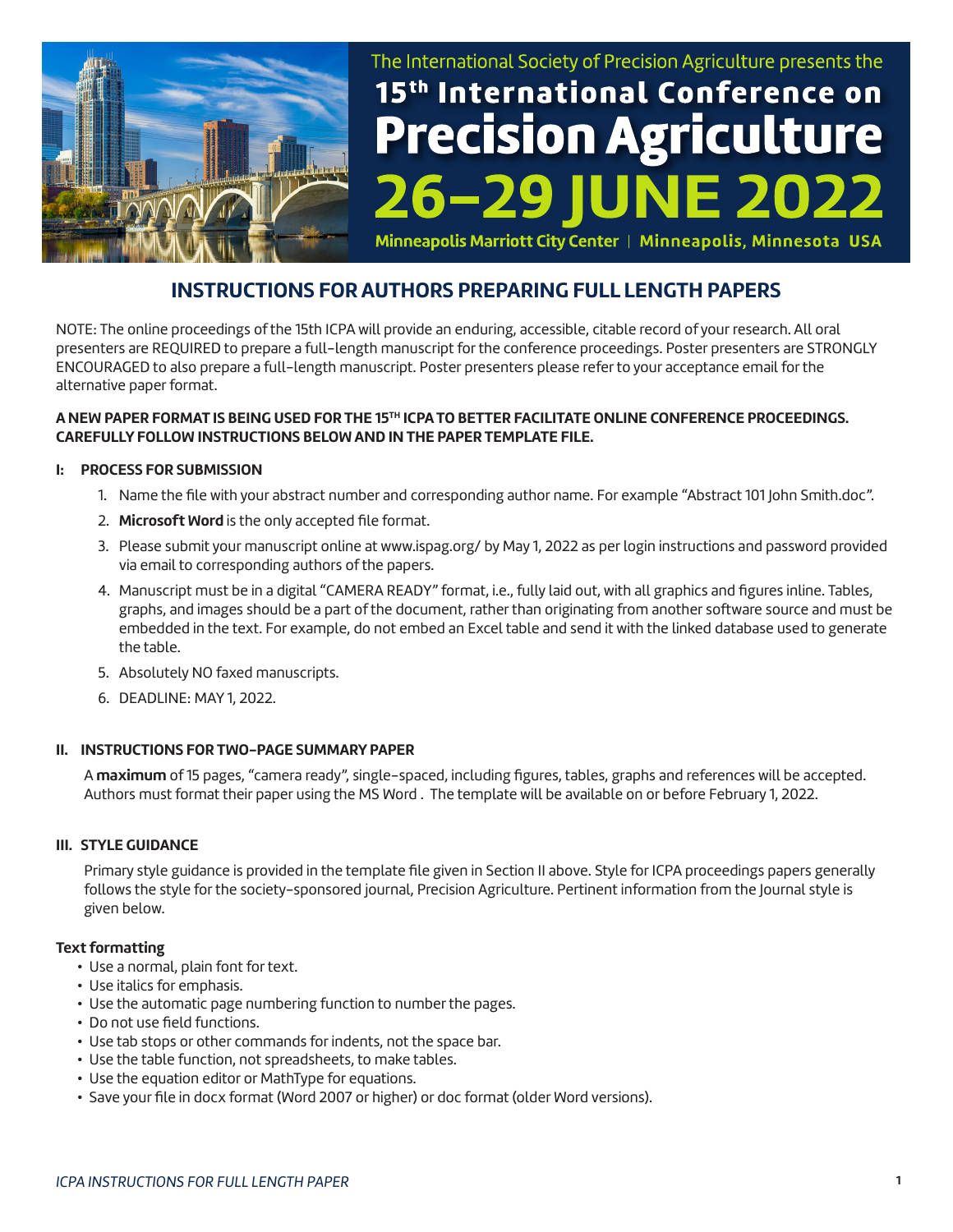# **Headings**

Please use no more than three levels of displayed headings.

#### **Abbreviations**

Abbreviations should be defined at first mention and used consistently thereafter.

#### **Additional remarks on text:**

- All commercial equipment give model/number, manufacturer, manufacturer location (city, country).
- Avoid use of personal pronouns / royal 'we' use the passive.
- Preferred length units are mm, m not cm.
- In text, what was done must be in the past tense.
- All equations must be sequentially numbered.

#### **Scientific style**

- Please always use internationally accepted signs and symbols for units (SI units).
- Generic names of drugs and pesticides are preferred; if trade names are used, the generic name should be given at first mention.
- Please use the standard mathematical notation for formulae, symbols etc.:
	- Italic for single letters that denote mathematical constants, variables, and unknown quantities
	- Roman/upright for numerals, operators, and punctuation, and commonly defined functions or abbreviations, e.g., cos, det, e or exp, lim, log, max, min, sin, tan, d (for derivative)
	- Bold for vectors, tensors, and matrices.

# **Reference citations**

Cite references in the text by name and year in parentheses. Some examples:

- Negotiation research spans many disciplines (Thompson 1990).
- This result was later contradicted by Becker and Seligman (1996).
- This effect has been widely studied (Abbott 1991; Barakat et al. 1995; Kelso and Smith 1998; Medvec et al. 1999).

# **Reference list**

The list of references should only include works that are cited in the text and that have been published or accepted for publication. Personal communications and unpublished works should only be mentioned in the text. Do not use footnotes or endnotes as a substitute for a reference list. Reference list entries should be alphabetized by the last names of the first author of each work. Examples for common reference types are given below. For additional guidance, consult papers published in a recent issue of *Precision Agriculture*.

#### Journal article

Harris, M., Karper, E., Stacks, G., Hoffman, D., DeNiro, R., Cruz, P., et al. (2001). Writing labs and the Hollywood connection. *Journal of Film Writing*, 44(3), 213–245.

#### Article by DOI

Slifka, M. K., & Whitton, J. L. (2000) Clinical implications of dysregulated cytokine production. *Journal of Molecular Medicine*, doi:10.1007/s001090000086

#### Book

Calfee, R. C., & Valencia, R. R. (1991). *APA guide to preparing manuscripts for journal publication.* Washington, DC, USA: American Psychological Association.

#### Book chapter

O'Neil, J. M., & Egan, J. (1992). Men's and women's gender role journeys: Metaphor for healing, transition, and transformation. In B. R. Wainrib (Ed.), *Gender issues across the life cycle* (pp. 107–123). New York, USA: Springer.

#### Online document

Abou-Allaban, Y., Dell, M. L., Greenberg, W., Lomax, J., Peteet, J., Torres, M., & Cowell, V. (2006). Religious/spiritual commitments and psychiatric practice. Resource document. American Psychiatric Association. http://www.psych.org/edu/ other\_res/ lib\_archives/archives/200604.pdf. Accessed 25 June 2007.